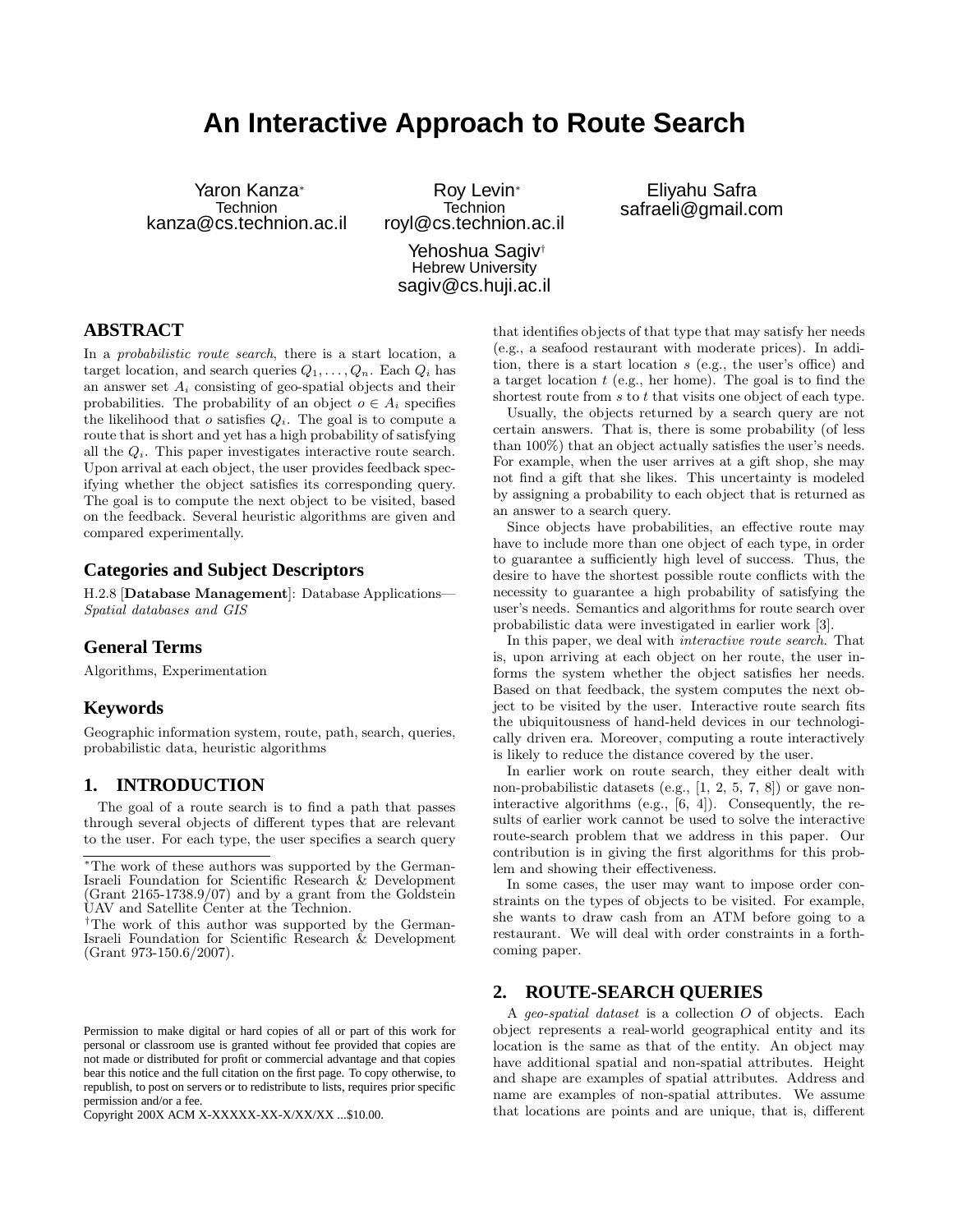objects have different locations. Distances between objects are not necessarily Euclidean; rather, they can be computed from a given road network. We use  $dist(o, o')$  to denote the distance from  $o$  to  $o'$ .

A search query specifies a collection of objects that are of interest to the user. We do not consider a specific syntax or semantics of search queries. For example, a search query  $Q_i$  could be stated as a list of keywords (e.g., Vegetarian Japanese Restaurant) and some constraints (e.g., rank  $\geq$ 3). Our only assumption is that the evaluation of  $Q_i$  returns an *answer set*  $A_i$  comprising objects and their probabilities. The probability of an object  $o \in A_i$  specifies the likelihood that  $o$  satisfies  $Q_i$ . Discussing how the probabilities are computed is beyond the scope of the paper.

Route-search queries are generated by combining several search queries that specify different types of objects that the user would like to visit. We represent a route-search query as a triplet  $R = (s, t, Q)$ , where s is a start location, t is a target location, and  $\mathcal{Q} = \{Q_1, \ldots, Q_m\}$  is a set of search queries. We assume that the answer set  $A_1, \ldots, A_m$ of  $Q_1, \ldots, Q_m$ , respectively, are pairwise disjoint (this entails no loss of generality).

## **3. INTERACTIVE ALGORITHMS**

We now describe interactive algorithms for solving a routesearch query  $R = (s, t, Q)$ , where  $Q = \{Q_1, \ldots, Q_m\}$  and  $A_1, \ldots, A_m$  are the answer sets of  $Q_1, \ldots, Q_m$ , respectively. All the algorithms operate over the objects of  $A_1, \ldots, A_m$ , and they compute a route by iteratively increasing a partial sequence  $\sigma$ . Initially, the partial sequence comprises only the start location, namely,  $\sigma = s$ . On each iteration, the algorithms computes the next object  $o_k$  to be visited; thus,  $o_k$  is added at the end of  $\sigma$ . When arriving at  $o_k$ , the user provides a feedback, denoted by  $o-sat(o_k)$ . If  $o_k$  actually satisfies the corresponding search query (i.e., the  $Q_i$ , such that  $o_k \in A_i$ , then  $o\text{-}sat(o_k)$  is true; otherwise  $o\text{-}sat(o_k)$  is false.

Let  $\sigma = s, o_1, \ldots, o_k$  be the partial sequence visited thus far. The set of *unsatisfied queries* of  $R$  with respect to (abbr. w.r.t.)  $\sigma$ , denoted by q-unsat<sub>R</sub>( $\sigma$ ), comprises all the  $Q_i$ , such that  $\sigma$  has no object that satisfies  $Q_i$ ; that is,

$$
q\text{-}unsat_R(\sigma) = \{Q_i \mid Q_i \in \mathcal{Q} \text{ and}
$$

$$
\neg \exists o(o \in \sigma \land o \in A_i \land o\text{-}sat(o))\}.
$$

Each of our algorithms chooses the next object to be visited from the set of *candidate objects* w.r.t.  $\sigma$ , denoted by candidates<sub>R</sub> $(\sigma)$ . This set comprises the objects that neither have been visited nor belong to answer sets of search queries that have already been satisfied; that is,

$$
candidates_R(\sigma) = \{o \mid \exists Q_i(Q_i \in q\text{-}unsat_R(\sigma) \land \land o \in A_i \land o \notin \sigma)\}.
$$

Observe that if  $A_j \cap candidates_R(\sigma) = \emptyset$  for some  $Q_j \in$  $q\text{-}unsat_R(\sigma)$ , then  $\sigma$  cannot be completed to a route that satisfies all the search queries. In addition, if  $q\text{-}unsat_R(\sigma) =$  $\emptyset$ , then all the queries of  $\mathcal Q$  have been satisfied, and hence, t is the next destination and the computation ends.

#### **3.1 Naive and Oriented Greedy Heuristics**

The naive greedy heuristic chooses the candidate object that is closest to the current location  $l$  (where  $l$  is either  $s$  or some  $o_k$ ). The naive greedy heuristic is simple and efficient.

However, it suffers from the drawback of ignoring the location of the target t. Consequently, it may compute a route that drifts far away from  $t$  and is unnecessarily long, due to the distance from the last object to  $t$ . A possible solution is to choose the next object  $o'$  based on the combined distance of  $o'$  from both the current location and  $t$ . This approach is likely to compute a route in the general direction toward t. But the route might progress too fast toward  $t$ , that is, within a few steps, the route will reach objects near  $t$ , even when there are many relevant objects in the vicinity of s and only a few near  $t$ .

The oriented greedy heuristic assuages the above problems by choosing the next object  $o'$  so that it will be near the current location as well as close to the straight line from s to  $t$ . In order to do so, this heuristic chooses the candidate object o' that minimizes the sum of distances  $dist(l, o')$  +  $dist(s, o') + dist(o', t)$ , where l is the current location. In the sequel, the oriented greedy heuristic is called the Greedy algorithm.

## **3.2 Optimistic Approach**

The greedy approach has a local scope. Namely, it picks the next object  $o'$  without taking into account the likelihood that this choice would eventually lead to the shortest route that satisfies all the remaining queries. The optimistic approach takes a global view by looking for the shortest route (from the current location to  $t$ ) that might satisfy all the remaining search queries. This approach is optimistic in the sense that it ignores the probabilities and assumes that objects of the answer sets definitely satisfy their corresponding queries.

The first step is to compute the shortest route from s to t that passes through one object of each answer set. Unfortunately, this is an NP-hard problem [4]. Therefore, we use the infrequent-first heuristic (IFH) of [4] for this task. The user travels along the route computed by IFH until she encounters the first object  $o_k$  that does not satisfy its corresponding search query. When that happens, the optimistic algorithm uses IFH to compute a new route (from the current location  $o_k$  to t) that satisfies all the remaining search queries. Observe that the new route passes through exactly one object of each set  $A_{j_i} \cap candidates_R(\sigma)$ , where  $1 \leq i \leq d$ and  $A_{j_1}, \ldots, A_{j_d}$  are the answer sets corresponding to the search queries of  $q\text{-}unsat_R(\sigma)$ .

## **3.3 Minimizing the Expected Distance (MED)**

The optimistic approach employs a best-case scenario by assuming that objects definitely satisfy their corresponding search queries. A more realistic approach is to use an average-case analysis. The main idea is to choose the next object based on the expected, rather than the shortest, distance that still remains to be traveled. To formalize this notion, let s be the current location and consider an object o. The following is a recursive definition of the expected distance to be covered, given that  $\sigma$  is the next object to be visited. We use  $\ell_s$  and  $\ell_f$  to denote the expected distances from o to the target location, depending on whether o succeeds (i.e., satisfies its corresponding query) or fails, respectively. Thus, given that  $o$  is the next object, the expected distance from the current to the target location is the following sum.

$$
dist(s, o) + prob(o) \cdot \ell_s + (1 - prob(o)) \cdot \ell_f \qquad (1)
$$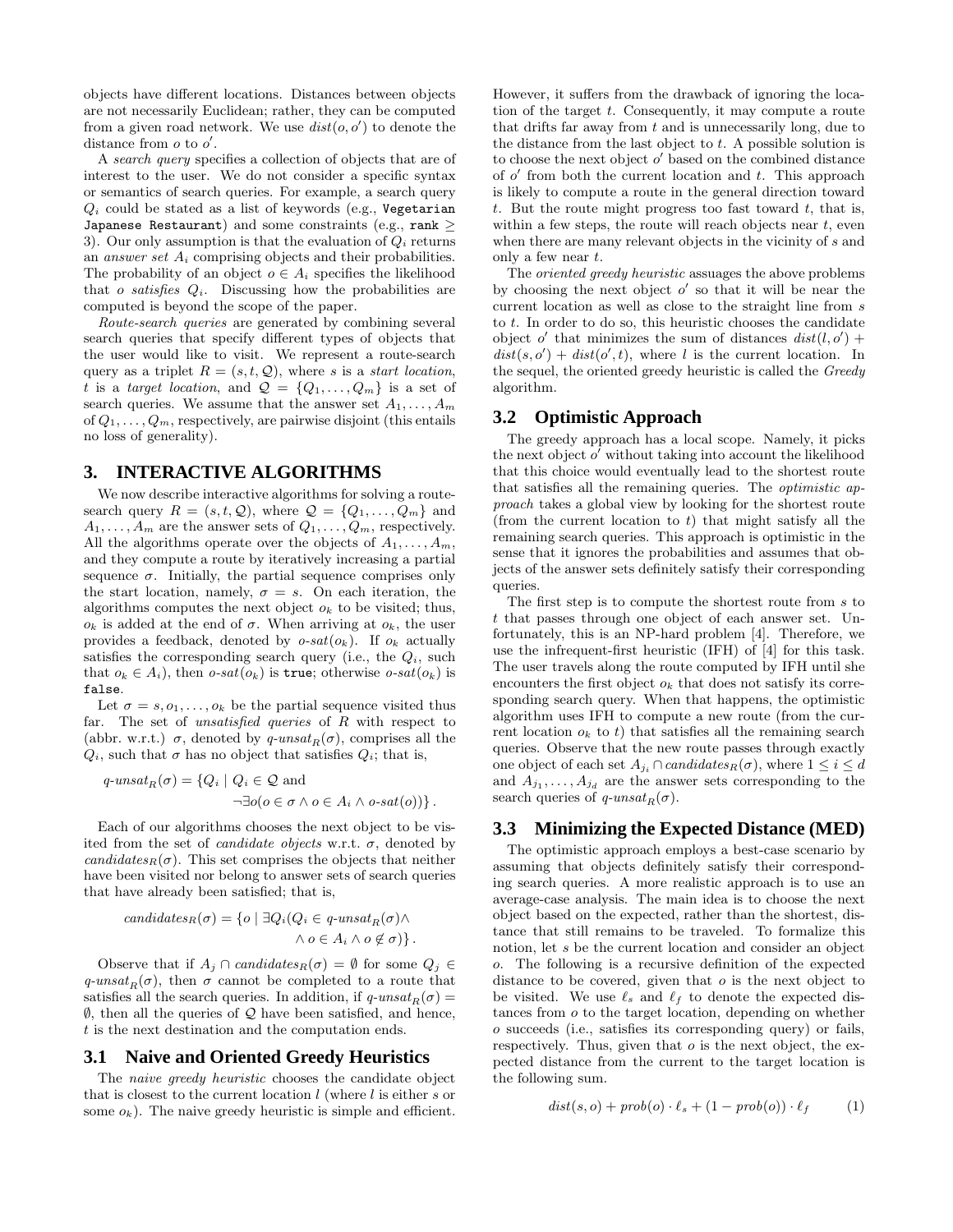In the MED approach, the next object  $\sigma$  to be visited is one that minimizes the above sum.

Computing the expected distance for an object  $\sigma$  is not easy. It may involve an exponential number of possible routes, and for each one, we need to keep the history in order to avoid visiting the same object more than once. Hence, we use heuristics that estimate the expected distance, rather than compute it precisely.

For the sake of efficiency, the MED algorithm considers only  $k$  candidate objects, namely, the top- $k$  according to the oriented greedy heuristic (w.r.t. the current location). The parameter  $k$  is provided by the user and in our experiments was usually equal to four. The MED algorithm estimates the distances  $\ell_s$  and  $\ell_f$  using IFH. Thus, the overall estimation obtained by Equation (1) is crude, because it only takes into account the probability of o, but not those of the objects visited after o. Nonetheless, we do it in this way for efficiency considerations.

#### **3.4 Letting The Probability Affect the Route**

When computing a route, most of the above algorithms consider only the distances between objects, but ignore the probabilities. One way to add the effect of the probabilities is by changing the distance function as follows. For every two objects  $o_1$  and  $o_2$ , the distance function  $dist_p(o_1, o_2)$  is defined to be  $dist(o_1, o_2)/prob(o_2)$ . We can now use  $dist_p$ instead of dist. This increases the distance to objects with a low probability of success in a manner that is inversely proportional to the probability.

## **4. EXPERIMENTS**

In order to examine the effectiveness and efficiency of our methods, we tested them over both syntactic and real-world data in a variety of cases. Due to lack of space, however, we only describe the experiments over the real-world data and discuss the main conclusions.

The real-world data that we used in our experiments is part of a digital map, of the city Tel-Aviv, that has been generated by the Mapa company. In our tests, we used the "Point Of Interest" (POI) layer of the map. The objects in this layer represent many different types of geographical entities. We extracted from the map 628 objects of seven different types (20 cinemas, 29 hotels, 31 pedestrian bridges, 54 post offices, 136 pharmacies, 169 parking lots and 189 synagogues). In the experiments, we tested route-search queries R where the number of search queries in  $\mathcal{Q}$  is between three to seven.

In order to simulate interactive scenarios, the satisfaction of each visited object was chosen randomly, when the object was visited, according to the probability of the object. Since we wanted to prevent extreme cases, we ran every query 100 times, where in each run, different random choices were made for the objects, and the results were averaged.

The Greedy algorithm (i.e., oriented greedy) and the Optimistic algorithm have two versions—one that uses the actual distances between objects and another that uses weighted distances (in the weighted version, for each edge of the network, the actual distance is divided by the probability of the target object). We denote the actual and weighted versions of Greedy by aGre and wGre, in correspondence, and by aOpt and wOpt for Optimistic. In our experiments, wOpt always provides better results than aOpt, and wGre almost always provides better results than aGre. The reason for



Figure 1: Normally distributed probabili-

ties

17000  $\Box$  w $G$ re 15000 #aOpt 13000 11000 9000 7000 5000 3000 Min Max Average

 $\blacksquare$  a Gre

19000

Figure 2: Five answer sets with high probabilities and two with low probabilities





Figure 3: All probabilities are low

Figure 4: All probabilities are high

this is that the weighted versions prevent the user from going to many objects whose probability is low. Instead, the user goes directly to objects with high probability, i.e., to objects whose chance of satisfying the query is high. The results are presented in Figure 1.

The graph in Figure 1 was produced by combining the results of three different route-search queries, all three comprise seven search queries, but each one with a different pair of start and end points. For each query, the algorithms aGre, wGre, aOpt and wOpt were run 100 times over the Tel-Aviv dataset. The probabilities of the objects in the dataset were normally distributed with mean of 69.7 percent and a standard deviation of 9.98 percent.

Figure 1 shows the average length of the produced routes, for the 300 runs (100 runs per query). It also shows the length of the shortest route (the columns with the caption Min) and the length of the longest route (the columns with the caption Max) in these 300 runs. The graph shows that the average length of the computed routes is smaller for wGre than for aGre, and the same holds for wOpt and aOpt. Note that this does not guarantee that for a single run of a single query, the route produced by wGre will be shorter than the route produced by aGre, and similarly for wOpt and aOpt. The Min and Max columns provide an indication to this.

One case where aGre is better than wGre is when the objects of large answer sets have high probabilities while objects of small answer sets have low probabilities. This is because being near an object of a small answer set happens less frequently than being in proximity to an objects of a large answer set. However, not giving precedence to visiting infrequent objects may lead to the need to visit such objects when none of them is in proximity to the current location. The results of the algorithms in such case are shown by the graph in Figure 2. This graph shows the results of queries